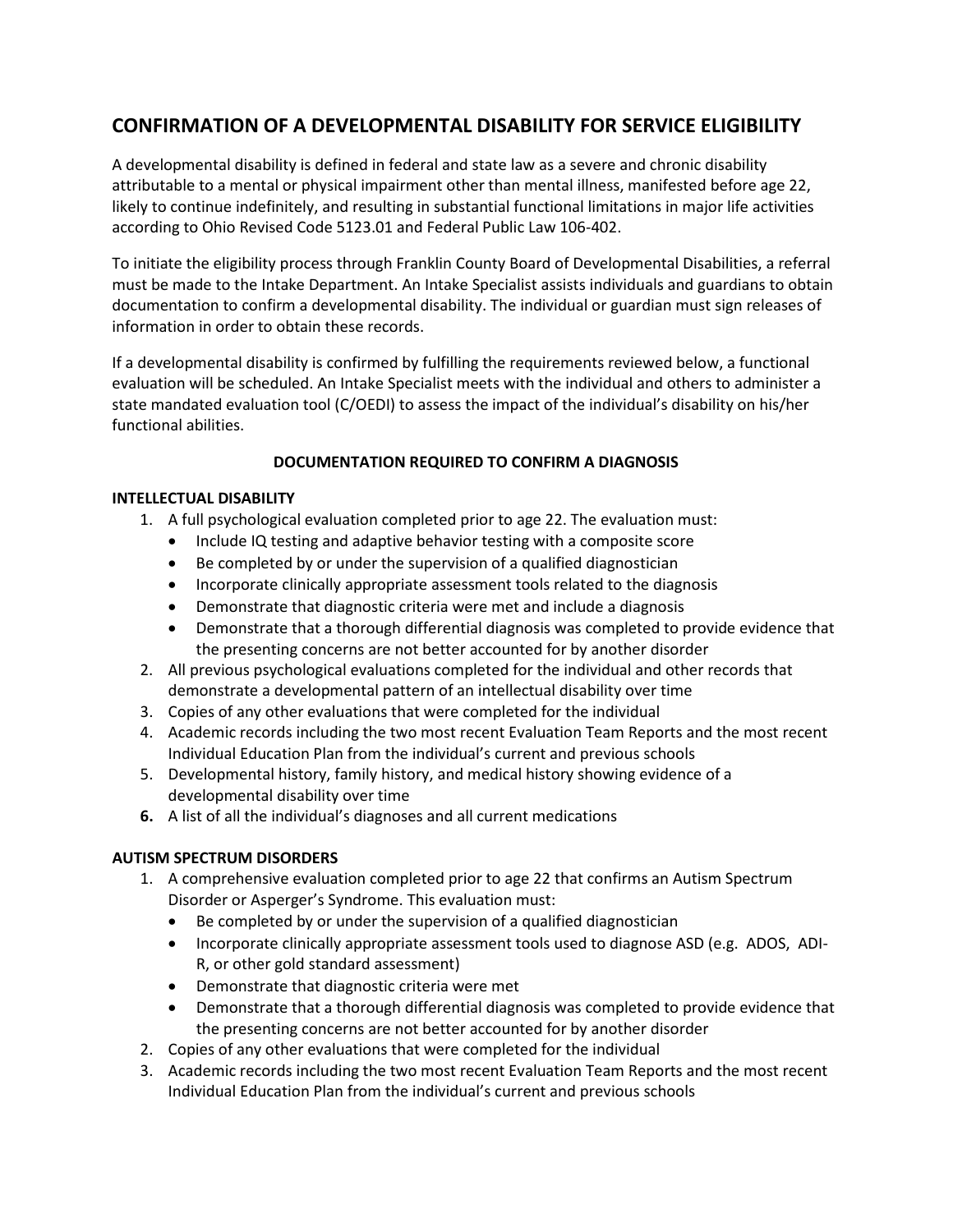- 4. Developmental history, family history, and medical history showing the evidence or impact of the ASD diagnosis over time including developmental milestones such as language development
- 5. A list of all the individual's diagnoses and all current medications

## **LEARNING DISABILITY**

- 1. A comprehensive evaluation by a qualified diagnostician, completed prior to age 22 that confirms a specific learning disability such as dyslexia. This evaluation must:
	- Be completed by or under the supervision of a qualified diagnostician
	- Incorporate clinically appropriate assessment tools related to the diagnosis
	- Demonstrate that diagnostic criteria were met
	- Demonstrate that a thorough differential diagnosis was completed to provide evidence that the presenting concerns are not better accounted for by another disorder
- 2. Copies of any other evaluations that were completed for the individual
- 3. Academic records including the two most recent Evaluation Team Reports and the most recent Individual Education Plan from the individual's current and previous schools
- 4. Developmental history, family history, and medical history showing the evidence or impact of the learning disability over time
- 5. A list of all the individual's diagnoses and all current medications

#### **MEDICAL DIAGNOSIS**

- 1. An evaluation completed by a qualified medical doctor prior to age 22 that includes conclusive testing appropriate to confirm a qualifying medical diagnosis that causes significant functional limitations. The evaluation must:
	- Be completed by or under the supervision of a qualified diagnostician
	- Incorporate clinically appropriate assessment tools related to the diagnosis
	- Demonstrate that diagnostic criteria were met
- 2. Copies of any other evaluations that were completed for the individual
- 3. A list of all the individual's diagnoses and all current medications

#### **SPEECH-LANGUAGE DISORDER**

- 1. A speech-language disorder, namely aphasia, dysphasia, dysfluency, expressive language disorder, mixed receptive expressive language disorder, phonological disorder and stuttering that is diagnosed in an evaluation completed by a qualified diagnostician such as a speech therapist or speech and language pathologist that is completed prior to age 22. The evaluation must:
	- Be completed by or under the supervision of a qualified diagnostician
	- Incorporate clinically appropriate assessment tools related to the diagnosis
	- Demonstrate that diagnostic criteria were met
- 2. Copies of any other evaluations that were completed for the individual
- 3. Academic records including the two most recent Evaluation Team Reports and the most recent Individual Education Plan from the individual's current and previous schools
- 4. Developmental history, family history, and medical history showing the evidence or impact of the developmental disability over time
- 5. A list of all the individual's diagnoses and all current medications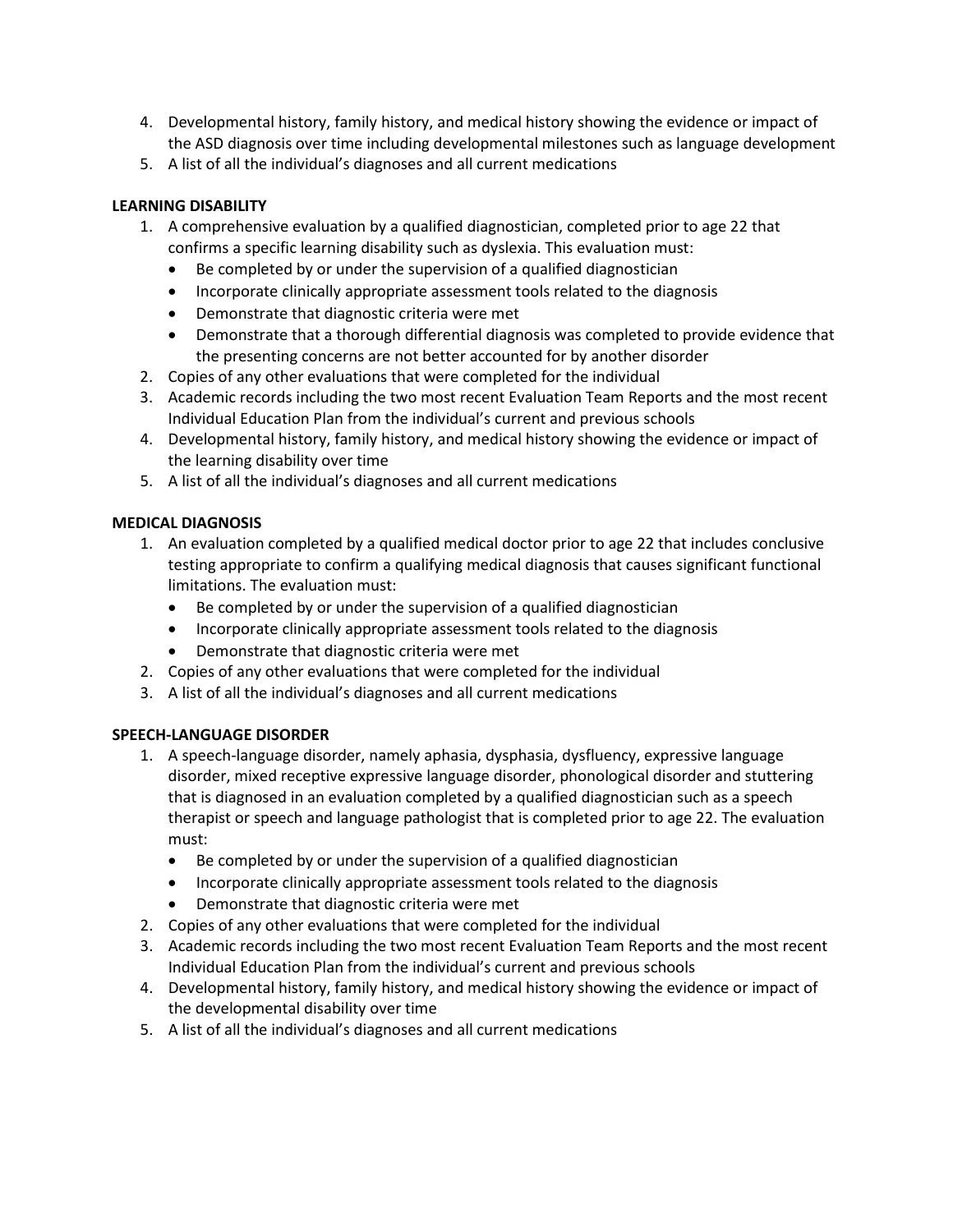### **VISUAL IMPAIRMENT**

- 1. An optical evaluation completed prior to age 22 that meets the "operating standards for Ohio's schools serving children with disabilities" as established in Ohio Revised Code 3301-51-01 resulting in one of the following diagnoses:
	- A visual impairment not primarily perceptual in nature resulting in a measured visual acuity of 20/70 or poorer in the better eye with correction
	- A physical eye condition that affects visual functioning to the extent that special education placement, materials, or services are required in an educational setting
- 2. The optical evaluation must:
	- Be completed by or under the supervision of a qualified diagnostician
	- Incorporate clinically appropriate assessment tools related to the diagnosis
	- Demonstrate that diagnostic criteria were met
- 3. Copies of any other evaluations that were completed for the individual
- 4. A list of all the individual's diagnoses and all current medications

## **HEARING IMPAIRMENT**

- 1. An auditory evaluation completed prior to age 22 that meets the standards established in Ohio Administrative Code 3301-51-06 and results in one of the following diagnoses:
	- An average pure tone hearing loss of 50 decibels or greater according to the American Speech Language Hearing Association Guidelines for the frequencies 500, 1000, and 2000 hertz in the better ear
	- An average pure tone hearing loss of 25 decibels or greater according to ASHA Guidelines for the frequencies 500, 1000, and 2000 hertz in the better ear which has an adverse effect on the child's educational performance with documentation of a more severe hearing loss during the developmental years, a history of chronic medical problems resulting in fluctuating hearing, or a delay in diagnosis, amplification, or special programming
	- A hearing loss of 25 decibels or greater according to the ASHA Guidelines for all the frequencies 1000 – 8000 hertz in the better ear that has an adverse effect on the child's educational performance.
- 2. The auditory evaluation must:
	- Be completed by or under the supervision of a qualified diagnostician
	- Incorporate clinically appropriate assessment tools related to the diagnosis
	- Demonstrate that diagnostic criteria were met
- 3. Copies of any other evaluations that were completed for the individual
- 4. A list of all the individual's diagnoses and all current medications

## **ATTENTION DEFICIT HYPERACTIVITY DISORDER**

- 1. A comprehensive diagnostic evaluation completed prior to age 22. The evaluation must:
	- Be completed by or under the supervision of a qualified diagnostician
	- Incorporate clinically appropriate assessment tools related to ADHD (e.g. Conners Rating Scales, Child Behavior Checklist)
	- Demonstrate that diagnostic criteria were met
	- Demonstrate that a thorough differential diagnosis was completed to provide evidence that the presenting concerns are not better accounted for by another disorder
- 2. A recent evaluation by a psychologist or doctor qualified to diagnose ADHD if the comprehensive evaluation was done over three years ago